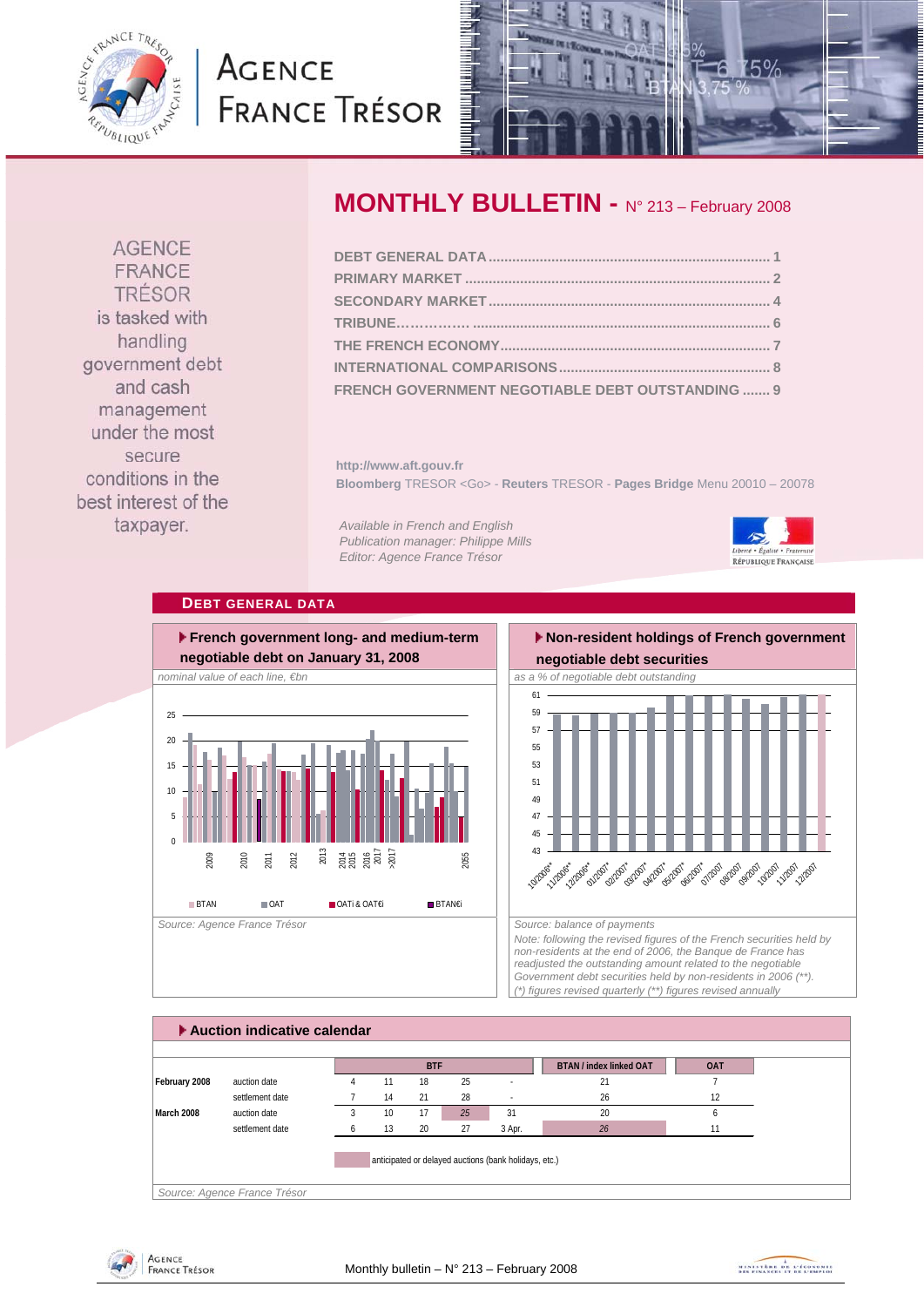<span id="page-1-0"></span>

#### **NEWS**

### **A successful launch for the OATi 2.10% 25 July 2023**

Completing its curve of bonds indexlinked to French consumer price inflation (excluding tobacco), on 13 February 2008 Agence France Trésor (AFT) launched a new OATi maturing on 25 July 2023. Lead managers for this syndicated operation were ABN Amro/RBS, BNP Paribas, Calyon and Natixis. All primary dealers were part of the syndicate.

In view of the strength of market demand, AFT decided to close the order book on Tuesday evening, just 5 hours or so after its opening. With nearly €6.4 billion in orders, most of them at reoffer, AFT decided to raise €3 billion in order to ensure the issue's liquidity while avoiding putting pressure on the timetable for the issuance of index-linked securities for the rest of the year.

The real yield at the time of the launch was 2.20%, 29 basis points over the real yield of the July 2017 OATi, also indexed on French inflation. The price has been set at 98.685, in line with market conditions at the time of the launch.

This operation illustrates AFT's commitment to preserving liquidity in the French inflation-linked bonds compartment, in tandem with those linked to European inflation and fixedrate bonds.

This long-term commitment has naturally attracted not only French investors, who accounted for 60% of the allocation, but also non-residents. As well as responding to the needs of money managers whose commitments are indexed on French inflation, the OATi also answers the structural needs of French retail banks distributing savings products whose remuneration is either directly or indirectly correlated with regulated rates.

For non-residents, the liquidity of bonds indexed on French inflation has made them a benchmark for relative value positions as well as for the purposes of diversifying their portfolio of index-linked securities.

#### **PRIMARY MARKET**

## **Long- and medium-term financing over the year on January 31, 2008**

*€bn Source: Agence France Trésor*  **Long and medium-term financing forecast for the year 2008 (State and CDP) € 116.5 billion Cumulative realized long and medium-term financing € 13.6 billion on January 31, 2008**  $\overline{0}$ 5 10 15 20 25 30 35 40 45 50 **Jan. Feb. March Apr. May June July Aug. Sept. Oct. Nov. Dec. realized BTAN realized OAT**





#### **OATs and BTANs: indicative repayment schedule on January 31, 2008**

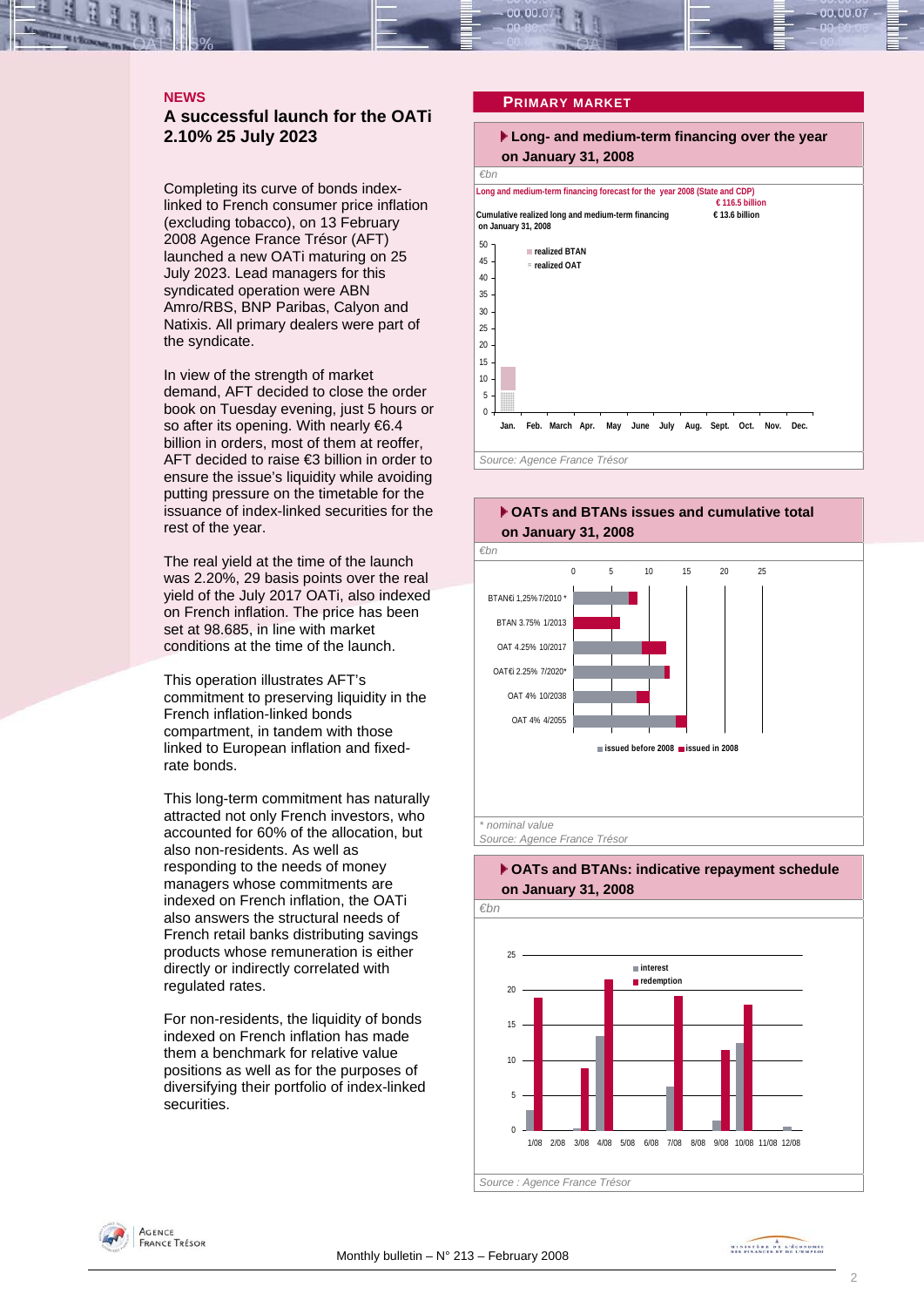

#### **OAT and BTAN auctions – January 2007**

| $\epsilon$ m                  |              |                      |              |                      |                       |                |
|-------------------------------|--------------|----------------------|--------------|----------------------|-----------------------|----------------|
|                               | OAT 10 years | OAT 30 years         | OAT 50 years | <b>BTAN 5 years</b>  | BTAN€i 2 years        | OAT€i 10 years |
|                               | 10/25/2017   | 10/25/2038           | 4/25/2055    | 1/12/2013            | 7/25/2010             | 7/25/2020      |
|                               | 4.25%        | 4.00%                | 4.00%        | 3.75%                | 1.25%                 | 2.25%          |
| <b>Auction date</b>           | 1/3/2008     | 1/3/2008             | 1/3/2008     | 1/17/2008            | 1/17/2008             | 1/17/2008      |
| Settlement date               | 1/8/2008     | 1/8/2008             | 1/8/2008     | 1/22/2008            | 1/22/2008             | 1/22/2008      |
| Amount announced              |              | $< 5,200 -- 5,700 >$ |              | $< 5.000 -- 5.500 >$ | $<$ 1,000 --- 1,500 > |                |
| Bid amount                    | 6,370        | 3,850                | 1,925        | 13,410               | 3,659                 | 2,485          |
| Amount served                 | 2,600        | 1,430                | 1,190        | 5,310                | 0,847                 | 0,640          |
| of which: NCTs before auction | $\Omega$     | 0                    | $\Omega$     | $\Omega$             | $\Omega$              | $\Omega$       |
| NCTs after auction            | 0,535        | 0.144                | 0,113        | 0,809                | 0,195                 | 0,006          |
| <b>Total issued amount</b>    | 3,135        | 1.574                | 1.303        | 6.119                | 1.042                 | 0,646          |
| Bid-to-cover ratio            | 2.45         | 2.96                 | 1.61         | 2,53                 | 4,32                  | 3,88           |
| Weighted average price        | 99.48%       | 89.99%               | 89.09%       | 99.82%               | 99.67%                | 103,85%        |
| Yield to maturity             | 4.31%        | 4.61%                | 4.57%        | 3.79%                | 1.38%                 | 1.90%          |
| Indexation coefficient*       |              |                      |              | ٠                    | 1,05577               | 1,09804        |
| * ac of the cottlement date   |              |                      |              |                      |                       |                |

as of the settlement date

 *Source: Agence France Trésor* 

| ▶ BTF auctions - January 2007 |            |            |            |            |            |            |  |  |  |
|-------------------------------|------------|------------|------------|------------|------------|------------|--|--|--|
| $\epsilon$ m                  |            |            |            |            |            |            |  |  |  |
|                               |            |            |            |            |            |            |  |  |  |
|                               |            |            |            |            |            |            |  |  |  |
|                               | <b>BTF</b> | <b>BTF</b> | <b>BTF</b> | <b>BTF</b> | <b>BTF</b> | <b>BTF</b> |  |  |  |
|                               | Short term | 2 month    | 3 month    | 6 month    | 1 year     | 1 year     |  |  |  |
| <b>Auction date</b>           |            |            | 1/7/2008   |            | 1/7/2008   | 1/7/2008   |  |  |  |
| Settlement date               |            |            | 1/10/2008  |            | 1/10/2008  | 1/10/2008  |  |  |  |
| Maturity                      |            |            | 4/3/2008   |            | 11/20/2008 | 12/18/2008 |  |  |  |
| <b>Total issued amount</b>    |            |            | 2,003      |            | 1,051      | 1,586      |  |  |  |
| Weighted average rate         |            |            | 3.914%     |            | 3.989%     | 3.989%     |  |  |  |
| <b>Auction date</b>           |            |            | 1/14/2008  |            | 1/14/2008  |            |  |  |  |
| Settlement date               |            |            | 1/17/2008  |            | 1/17/2008  |            |  |  |  |
| Maturity                      |            |            | 4/17/2008  |            | 12/18/2008 |            |  |  |  |
| <b>Total issued amount</b>    |            |            | 2,729      |            | 1,655      |            |  |  |  |
| Weighted average rate         |            |            | 3.945%     |            | 3.928%     |            |  |  |  |
| <b>Auction date</b>           |            |            | 1/21/2008  | 1/21/2008  |            |            |  |  |  |
| Settlement date               |            |            | 1/24/2008  | 1/24/2008  |            |            |  |  |  |
| Maturity                      |            |            | 4/17/2008  | 7/17/2008  |            |            |  |  |  |
| <b>Total issued amount</b>    |            |            | 2,824      | 2,520      |            |            |  |  |  |
| Weighted average rate         |            |            | 3.895%     | 3.870%     |            |            |  |  |  |
| <b>Auction date</b>           |            |            | 1/28/2008  |            | 1/28/2008  |            |  |  |  |
| Settlement date               |            |            | 1/31/2008  |            | 1/31/2008  |            |  |  |  |
| Maturity                      |            |            | 4/30/2008  |            | 1/15/2009  |            |  |  |  |
| Total issued amount           |            |            | 2,794      |            | 2,006      |            |  |  |  |
| Weighted average rate         |            |            | 3.880%     |            | 3.699%     |            |  |  |  |
|                               |            |            |            |            |            |            |  |  |  |
|                               |            |            |            |            |            |            |  |  |  |
|                               |            |            |            |            |            |            |  |  |  |



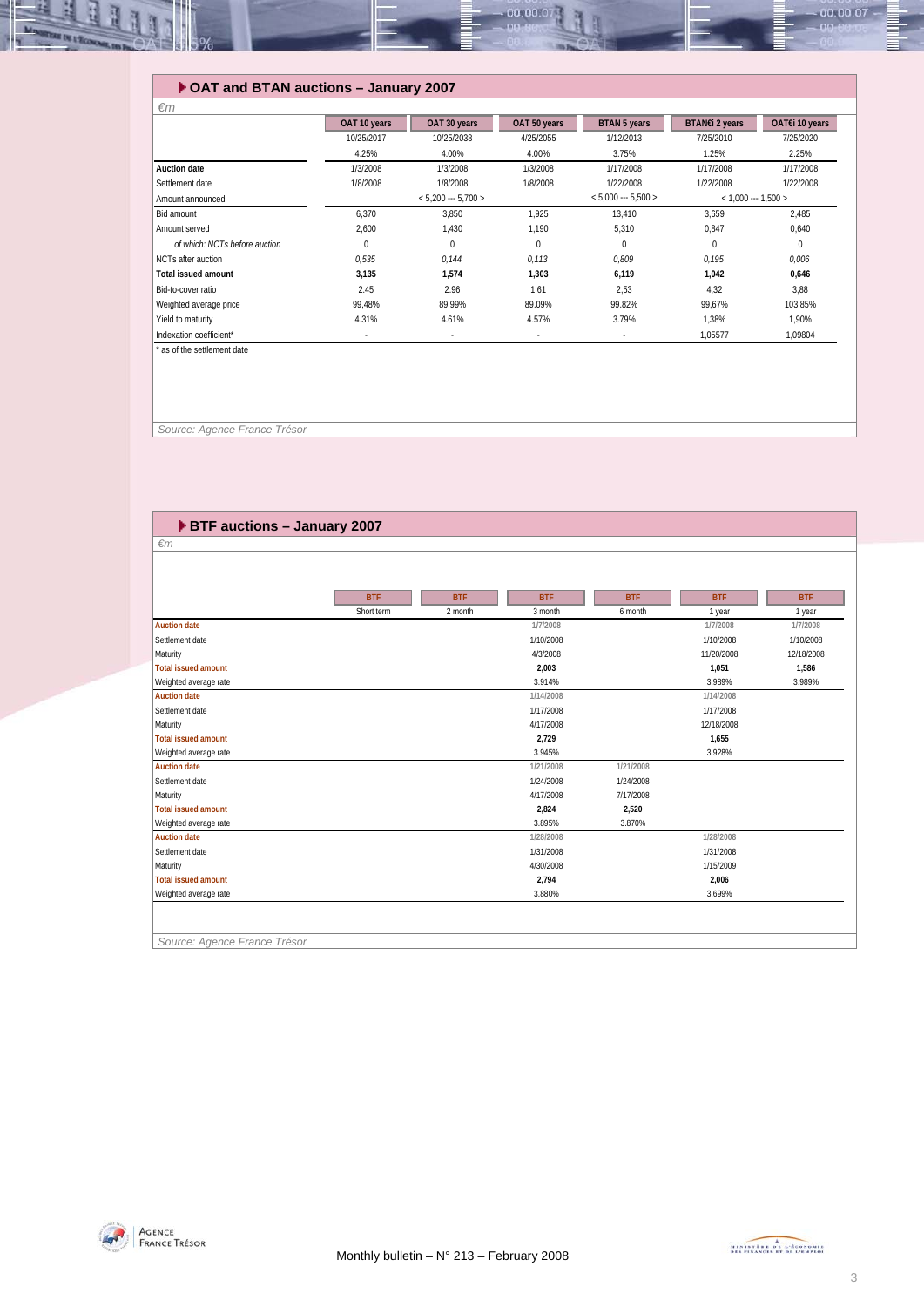<span id="page-3-0"></span>







*(1) difference between the yield of the OAT 4% April 2013 and the yield of the OATi 2.5% July 2013 (2) difference between the yield of the OAT 5% April 2012 and the yield of the OAT€i 3% July 2012 (3) difference between the yield of the OAT 5.5% April 2029 and the yield of the OATi 3.4% July 2029 (4) difference between the yield of the OAT 5.75% October 2032 and the yield of the OAT€i 3.15% July 2032* 

| $\varepsilon$ bn                        |                         |          |          |          |         |          |         |          |                |
|-----------------------------------------|-------------------------|----------|----------|----------|---------|----------|---------|----------|----------------|
|                                         | end                     | end      | end      | end      | end     | end      | end     | December | End of January |
|                                         | 2000                    | 2001     | 2002     | 2003     | 2004    | 2005     | 2006    | 2007     | 2008           |
| Negotiable government debt              |                         |          |          |          |         |          |         |          |                |
| outstanding                             | 616                     | 653      | 717      | 788      | 833     | 877      | 877     | 921      | 922            |
| OAT                                     | 419                     | 443      | 478      | 512      | 552     | 593      | 610     | 641      | 648            |
| <b>BTAN</b>                             | 154                     | 158      | 151      | 167      | 184     | 189      | 200     | 202      | 190            |
| <b>BTF</b>                              | 43                      | 52       | 88       | 109      | 97      | 95       | 66      | 78       | 84             |
| <b>Swaps outstanding</b>                | 111                     | 37       | 61       | 61       | 61      | 52       | 44      | 42       | 41             |
| Average maturity of the negotiable debt |                         |          |          |          |         |          |         |          |                |
| before swaps                            | 6 years                 | 6 years  | 5 years  | 5 years  | 6 years | 6 years  | 7 years | 7 years  | 7 years        |
|                                         | 64 days                 | 47 days  | 343 days | 297 days | 79 days | 267 days | 45 days | 51 days  | 96 days        |
| after swaps                             | $^{\prime\prime\prime}$ | 5 years  | 5 years  | 5 years  | 6 years | 6 years  | 7 years | 7 years  | 7 years        |
|                                         | III                     | 358 days | 266 days | 235 days | 33 days | 228 days | 16 days | 29 days  | 76 days        |
|                                         |                         |          |          |          |         |          |         |          |                |
|                                         |                         |          |          |          |         |          |         |          |                |
|                                         |                         |          |          |          |         |          |         |          |                |



MINISTRA DE L'ÉCONOMIE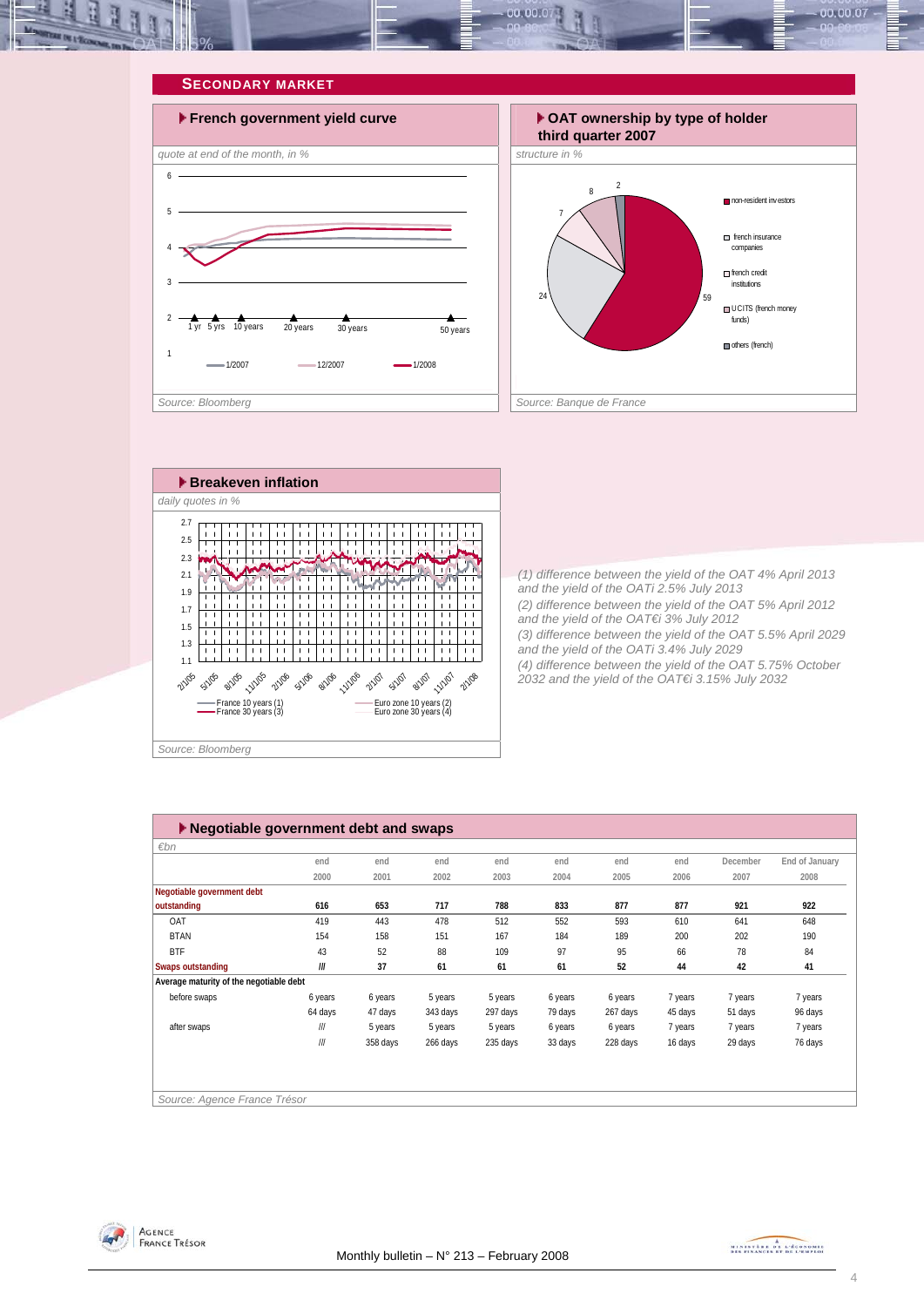

00.001







MINISTRA DE L'ÉCONOMIE

00.00.07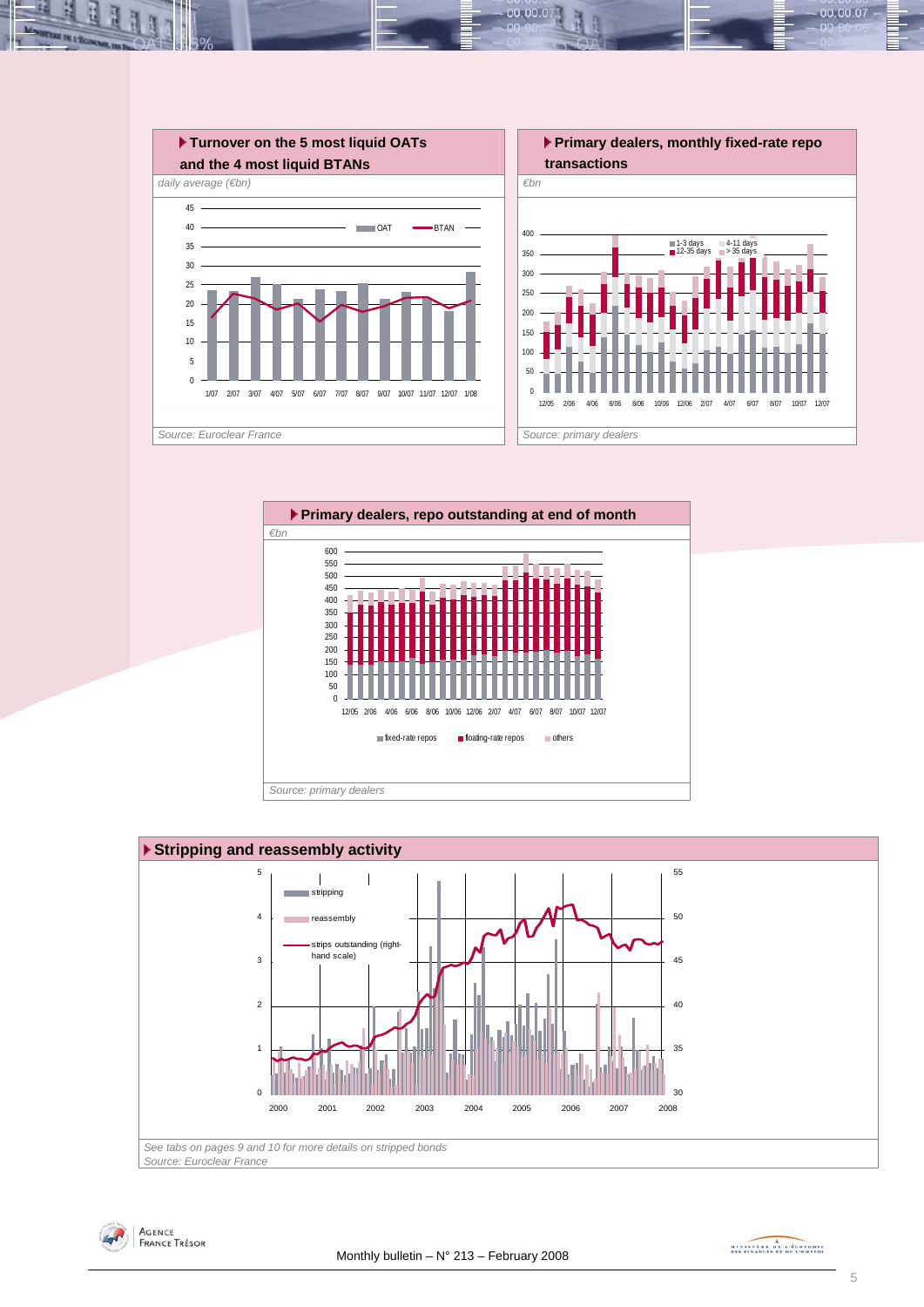<span id="page-5-0"></span>

# **2008, a difficult year for the euro area**

**By Giovanni Zanni, euro area Economist, Crédit Suisse** 

**Recent data in the US and market movements suggest that risks to growth in the euro area have increased.** This has prompted us to revise further our euro area GDP forecast in January  $-$  down to 1.3% from 1.5% previously - and our expectations of ECB rate cuts. We now anticipate a 75 basis points reduction this year, vs. 50 basis points previously, with a first 25 basis points cut in Q2, and two more in the second half.

**Economics data in the euro area are starting to support this scenario.** Consumer confidence deteriorated significantly and 2007 Q4 retail sales point to *negative* consumption growth in that quarter. The reasons behind crumbling consumption are not fully clear. Inflation was certainly behind the poor outcome, *Source : Crédit Suisse* 



but employment growth remained strong ov er the quarter, investment appeared resilient and well supported with capacity utilisation still close to cyclical highs. While this means that some payback in consumption could be due in Q1 – also considering that fiscal policy should be less of a brake this year -, recent stock market jitters might have dampened further European consumers' confidence. It also points out that the euro area economy was losing momentum even before the impact of the US downturn was really felt. Export growth was also mixed in 2007 Q4, with emerging markets offsetting the contraction in dispatches to the US and Japan until November. December export data are less comforting. If this is not reversed in the coming months, a negative trade contribution could add to domestic woes.

Meanwhile, inflation indicators are still flashing red: euro area HICP inflation reached an all time high in January, at 3.2%. Price expectations are high and were still rising in January. We expect little respite in the short-term given that a key driver of the recent bout of inflation, the rise in agricultural prices, usually is a persistent phenomenon. In this context, it is difficult to see an immediate ECB rate cut.

**Door open for a rate cut in the second quarter.** Financial market dysfunctions are still present, the US is likely entering into a recession that could have repercussions for financial markets over and above subprimerelated losses and the slowing down of the global economy through the trade linkages. Stock market jitters in the past month may have had already implications for investment decisions, not yet picked up by the data. Finally, interest rate differentials with the US could continue to put pressure on the euro, making the ECB's position of unchanged rate untenable. In February's ECB press conference, Mr. Trichet removed the 'hawkishlite' bias that had been in place since the Summer. By highlighting the increased risks to activity, the high and unusual level of uncertainty in terms of the impact of the ongoing financial turmoil on the euro area economy, we believe that the ECB has effectively open the door for a rate cut in Q2.

*B: this Agence France Trésor forum offers economists an opportunity to express their personal opinion. Thus, the above article strictly N reflects the author's view, and should not be construed as expressing the viewpoints of Agence France Trésor or the Ministry of the Economy, Finance and Employment.* 

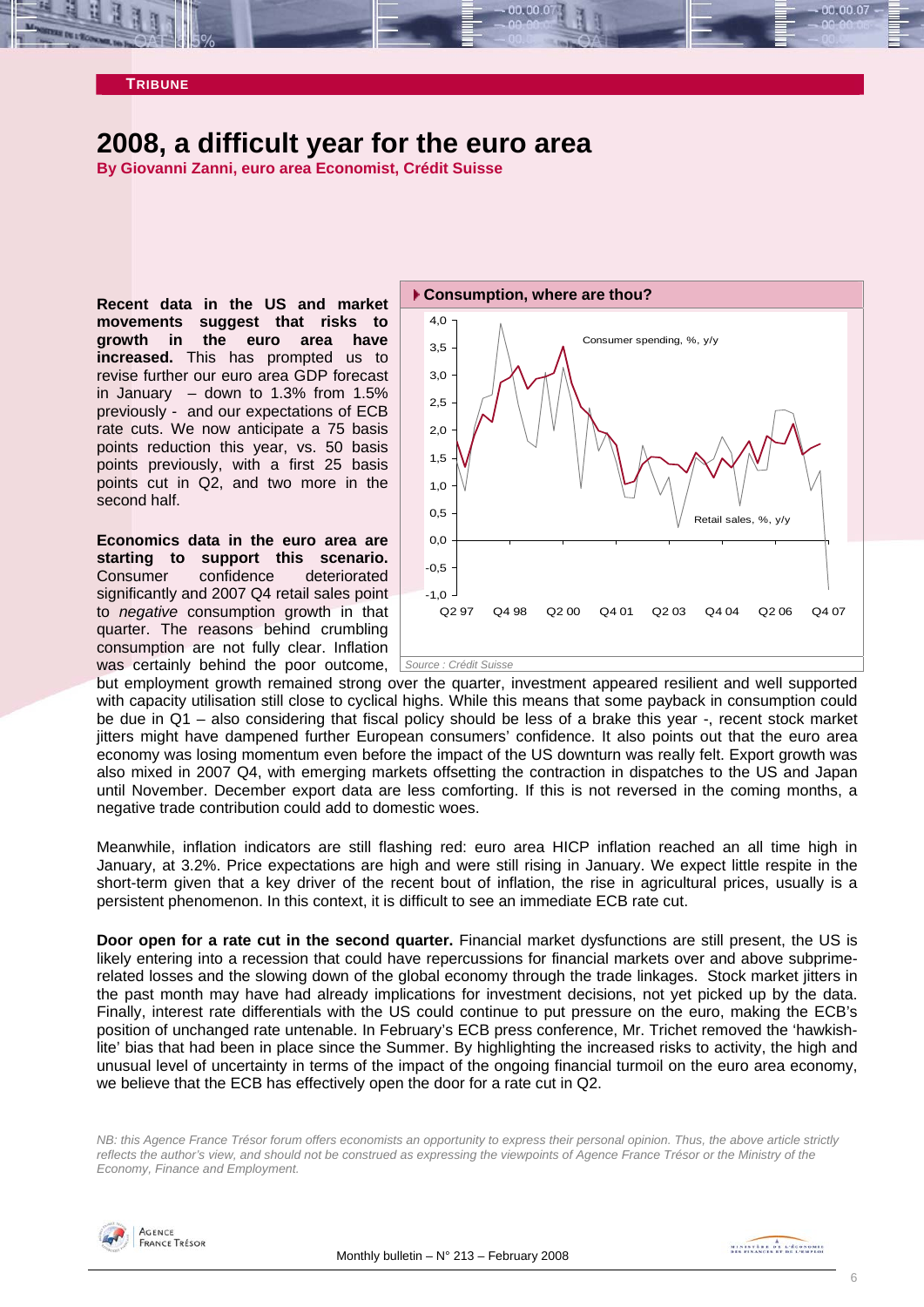<span id="page-6-0"></span>

#### **THE FRENCH ECONOMY**

| Macro-economic forecast    |               |               |               |  |  |  |  |  |  |
|----------------------------|---------------|---------------|---------------|--|--|--|--|--|--|
| Real growth rate as a %    |               |               |               |  |  |  |  |  |  |
|                            | 2006          | 2007          | 2008          |  |  |  |  |  |  |
| French GDP                 | $< 2 - 2.5 >$ | $< 2 - 2.5 >$ | $< 2 - 2.5 >$ |  |  |  |  |  |  |
| Euro zone GDP              | 2.8           | 2.6           | 2.3           |  |  |  |  |  |  |
| Household consumption      | 2.1           | 2.0           | 2.5           |  |  |  |  |  |  |
| <b>Business investment</b> | 4.1           | 4.5           | 4.8           |  |  |  |  |  |  |
| Exports                    | 5.5           | 3.6           | 5.7           |  |  |  |  |  |  |
| Imports                    | 6.8           | 4.4           | 5.5           |  |  |  |  |  |  |
| Consumer prices            | 1.6           | 1.3           | 1.6           |  |  |  |  |  |  |
| (year-on-year)             |               |               |               |  |  |  |  |  |  |

**Execute economic indicators** 

| Industrial output*, year-on-year       | 2.1%          | 11/2007    |
|----------------------------------------|---------------|------------|
| Household consumption*, year-on-year   | 3.9%          | 12/2007    |
| Unemployment rate (ILO)                | 7.9%          | 9/2007     |
| Consumer prices, year-on-year          |               |            |
| all items                              | 2.6%          | 12/2007    |
| all items excluding tobacco            | 2.5%          | 12/2007    |
| Trade balance, fob-fob, sa             | $-4.6$ FUR bn | 11/2007    |
| н<br>×,                                | $-3.6$ FUR bn | 10/2007    |
| Current account balance, sa            | $-3.6$ FUR bn | 11/2007    |
| н<br>×,                                | -2.8 FUR bn   | 10/2007    |
| 10-year constant maturity rate (TEC10) | 4.11%         | 01/31/2008 |
| 3-month interest rate (Euribor)        | 4.374%        | 01/31/2008 |
| FUR/USD                                | 1.4870        | 01/31/2008 |
| FUR / JPY                              | 157.93        | 01/31/2008 |
|                                        |               |            |

*Source: Ministry of the Economy, Finance and Employment Draft Budget Bill 2008* 

*\*manufactured goods –* 

*Source: Insee; Ministry of the Economy, Finance and Employment; Banque de France* 









*Economy, Finance and Employment* 

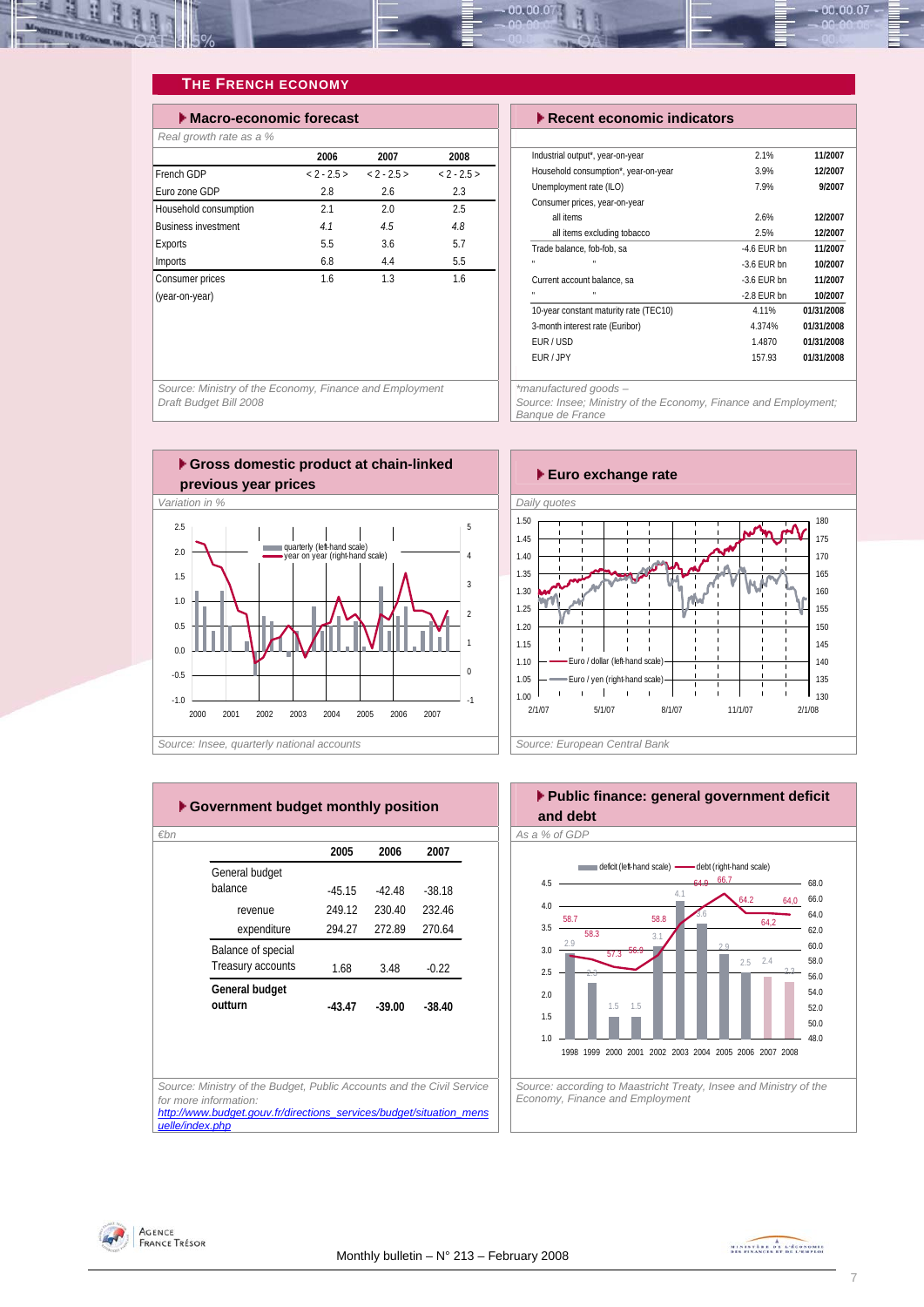<span id="page-7-0"></span>

| February 2008                                           | <b>March 2008</b>                                           |
|---------------------------------------------------------|-------------------------------------------------------------|
|                                                         | Central government budget: statement at end of January<br>6 |
| Gross foreign exchange reserves in January<br>7         | Gross foreign exchange reserves in February                 |
| Foreign trade in December                               | Industrial output in January                                |
| 7                                                       | 10                                                          |
| Industrial output in December                           | Foreign trade in January                                    |
| 11                                                      | 10                                                          |
| Balance of payments in December                         | Consumer prices: final index for February                   |
| 12                                                      | 12                                                          |
| Central government budget: statement at end of December | Payroll employment: final results Q4-2007                   |
| 13                                                      | 13                                                          |
| 13                                                      | Balance of payments in January                              |
| Industrial Investments: January survey                  | 13                                                          |
| National quarterly accounts: first results Q4-2007      | Household consumption of manufactured goods in February     |
| 14                                                      | 21                                                          |
| Payroll employment: provisional results Q4-2007         | Wages: final statistics Q4-2007                             |
| 15                                                      | 21                                                          |
| 15                                                      | Industrial trends: monthly survey for March                 |
| Wages: provisional statistics Q4-2007                   | 26                                                          |
| Consumer prices: index for January                      | New building starts in February                             |
| 21                                                      | 26                                                          |
| Industrial trends: February survey                      | Quarterly national accounts: final results Q4-2007          |
| 22                                                      | 28                                                          |
| Household consumption of manufactured goods in January  | Household confidence survey: March survey                   |
| 22                                                      | 28                                                          |
| 26                                                      | Industrial producer prices: February index                  |
| New building starts in January                          | 31                                                          |
| Household confidence survey: February survey            | Net foreign exchange reserves in February                   |
| 28                                                      | 31                                                          |
| Net foreign exchange reserves in January<br>29          |                                                             |
|                                                         |                                                             |

00.00.0



### **INTERNATIONAL COMPARISONS**





 $00.00.07$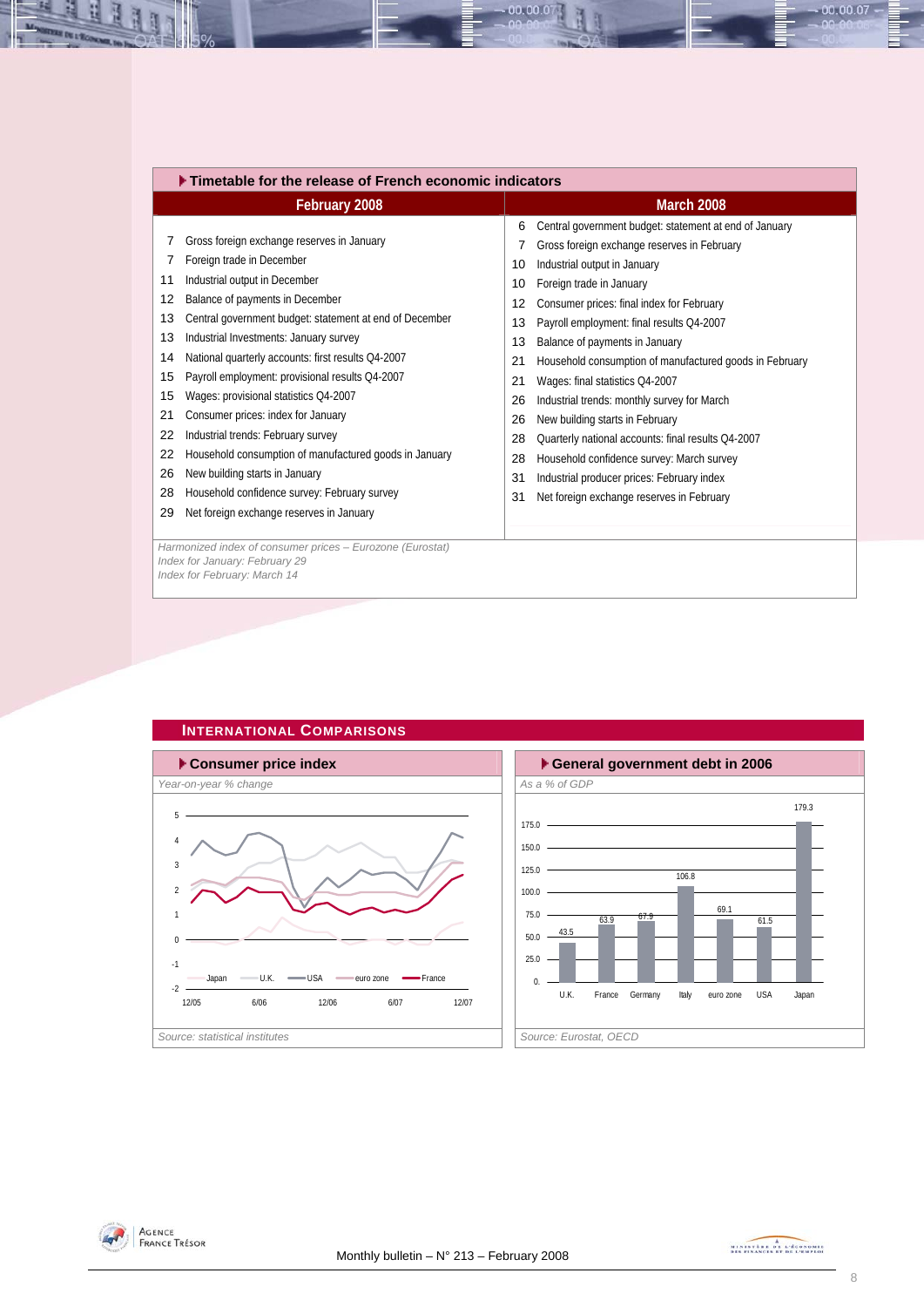#### **FRENCH GOVERNMENT NEGOTIABLE DEBT OUTSTANDING -** *DETTE NEGOCIABLE DE L'ETAT*

 $00000$ 

 **OAT au 31 janvier 2008** */ fungible Treasury bonds at January 31, 2008*

| En euros                                    |                                                                                                                                                           |                                      |                                                            |                                                    |               |                                      |                                                          |                                                  |                                                            |                                |                        |
|---------------------------------------------|-----------------------------------------------------------------------------------------------------------------------------------------------------------|--------------------------------------|------------------------------------------------------------|----------------------------------------------------|---------------|--------------------------------------|----------------------------------------------------------|--------------------------------------------------|------------------------------------------------------------|--------------------------------|------------------------|
| <b>CODE ISIN</b><br><b>Euroclear France</b> | Libellé de l'emprunt /<br><b>Bond</b>                                                                                                                     | <b>Encours / Outstanding</b>         | Coefficient<br>d'indexation /<br>indexation<br>coefficient | Valeur nominale/ démembré<br>face value / stripped |               | <b>CODE ISIN</b><br>Euroclear France | Libellé de l'emprunt /<br><b>Bond</b>                    | <b>Encours / Outstanding</b>                     | Coefficient<br>d'indexation /<br>indexation<br>coefficient | Valeur nominale/ face<br>value | démembré<br>/ stripped |
|                                             | Échéance 2008                                                                                                                                             | 39 326 343 494                       |                                                            |                                                    |               |                                      | Échéance 2017                                            | 46 972 336 050                                   |                                                            |                                |                        |
| FR0000570632                                | OAT 5,25% 25 avril 2008                                                                                                                                   | 21 542 182 367                       |                                                            |                                                    | 944 240 000   | FR0010415331                         | OAT 3,75% 25 avril 2017                                  | 19 990 000 000                                   |                                                            |                                | 314 000 000            |
| FR0000570665                                | OAT 8,5% 25 octobre 2008                                                                                                                                  | 17 784 161 127                       |                                                            |                                                    | 4 141 570 000 | FR0010235176 I<br>FR0010517417       | OATi 1% 25 juillet 2017<br>OAT 4,25% 25 octobre 2017     | 14 779 336 050 (1)<br>12 203 000 000             | 1,04337                                                    | (14165000000)                  |                        |
|                                             | Échéance 2009                                                                                                                                             | 64 330 645 419                       |                                                            |                                                    |               |                                      | Échéance 2019                                            | 26 203 941 765                                   |                                                            |                                |                        |
| FR0000570673V                               | OAT TEC10 25 janvier 2009                                                                                                                                 | 9 853 044 498                        |                                                            |                                                    |               | FR0000189151                         | OAT 4.25% 25 avril 2019                                  | 17 344 000 000                                   |                                                            |                                | 227 090 000            |
| FR0000571432                                | OAT 4% 25 avril 2009                                                                                                                                      | 18 640 258 371                       |                                                            |                                                    | 1421890000    | FR0000570921                         | OAT 8.5% 25 octobre 2019                                 | 8 844 392 893                                    |                                                            |                                | 3 996 690 000          |
| FR0000571424 I<br>FR0000186199              | OATi 3% 25 juillet 2009<br>OAT 4% 25 octobre 2009                                                                                                         | 15 993 205 512 (1)<br>19 844 137 038 | 1,15797                                                    | (13 811 416 109)                                   | 698 530 000   | FR0000570954 C                       | ETAT 9,82% 31 décembre 2019                              | 15 548 872 (2)                                   |                                                            | (6692154)                      |                        |
|                                             | Échéance 2010                                                                                                                                             | 31 162 742 970                       |                                                            |                                                    |               |                                      | Échéance 2020                                            | 13 937 385 210                                   |                                                            |                                |                        |
| FR0000186603                                | OAT 5,5% 25 avril 2010                                                                                                                                    | 15 311 719 352                       |                                                            |                                                    | 522 020 000   | FR00100505591                        | OAT€i 2,25% 25 juillet 2020                              | 13 937 385 210 (1)                               | 1.09977                                                    | (12 673 000 000)               |                        |
| FR0000187023                                | OAT 5,5% 25 octobre 2010                                                                                                                                  | 15 851 023 618                       |                                                            |                                                    | 1 384 780 000 |                                      | Échéance 2021                                            | 19 857 000 000                                   |                                                            |                                |                        |
|                                             | Échéance 2011                                                                                                                                             | 48 750 542 882                       |                                                            |                                                    |               | FR0010192997                         | OAT 3,75% 25 avril 2021                                  | 19 857 000 000                                   |                                                            |                                | 480 540 000            |
| FR0000570731                                | OAT 6.5% 25 avril 2011                                                                                                                                    | 19 572 445 710                       |                                                            |                                                    | 865 130 000   | FR0000571044                         | Échéance 2022<br>OAT 8,25% 25 avril 2022                 | 1 243 939 990<br>1 243 939 990                   |                                                            |                                | 884 150 000            |
| FR00100943751                               | OATi 1,6% 25 juillet 2011                                                                                                                                 | 15 123 210 840 (1)                   | 1,08162                                                    | (13 982 000 000)                                   |               |                                      | Échéance 2023                                            | 17 076 195 903                                   |                                                            |                                |                        |
| FR0000187874                                | OAT 5% 25 octobre 2011                                                                                                                                    | 14 054 886 332                       |                                                            |                                                    | 339 940 000   | FR0000571085                         | OAT 8,5% 25 avril 2023                                   | 10 606 195 903                                   |                                                            |                                | 7119940000             |
|                                             | Échéance 2012                                                                                                                                             | 58 680 637 143                       |                                                            |                                                    |               | FR0010466938                         | OAT 4,25% 25 octobre 2023                                | 6 470 000 000                                    |                                                            |                                | 260 000 000            |
| FR0000188328                                | OAT 5% 25 avril 2012                                                                                                                                      | 17 169 110 580                       |                                                            |                                                    | 1033 150 000  |                                      | Échéance 2025                                            | 9671928118                                       |                                                            |                                |                        |
| FR0000188013                                | OAT€i 3% 25 juillet 2012                                                                                                                                  | 16 471 706 300 (1)                   | 1,13645                                                    | (1449400000)                                       |               | FR0000571150                         | OAT 6% 25 octobre 2025                                   | 9 671 928 118                                    |                                                            |                                | 3 260 800 000          |
| FR0000188690                                | OAT 4.75% 25 octobre 2012                                                                                                                                 | 19 554 122 924                       |                                                            |                                                    | 862 900 000   |                                      | Échéance 2028                                            | 14 480 883                                       |                                                            |                                |                        |
| FR0000570780                                | OAT 8.5% 26 décembre 2012                                                                                                                                 | 5 485 697 339                        |                                                            |                                                    |               | FR0000571226 C                       | OAT zéro coupon 28 mars 2028                             | 14 480 883 (3)                                   |                                                            | (46 232 603)                   |                        |
|                                             | Échéance 2013                                                                                                                                             | 52 055 373 300                       |                                                            |                                                    |               |                                      | Échéance 2029                                            | 23 460 688 710                                   |                                                            |                                |                        |
| FR0000188989<br>FR00001889551               | OAT 4% 25 avril 2013<br>OATi 2,5% 25 juillet 2013                                                                                                         | 19 137 183 879<br>15 321 431 742 (1) | 1.09895                                                    | (13 941 882 471)                                   | 190 450 000   | FR0000571218                         | OAT 5.5% 25 avril 2029                                   | 15 500 880 458                                   |                                                            |                                | 2 460 370 000          |
| FR0010011130                                | OAT 4% 25 octobre 2013                                                                                                                                    | 17 596 757 679                       |                                                            |                                                    | 236 820 000   | FR0000186413 I                       | OATi 3.4% 25 juillet 2029                                | 7 959 808 252 (1)                                | 1.15307                                                    | (6 903 144 000)                |                        |
|                                             | Échéance 2014                                                                                                                                             | 32 145 724 224                       |                                                            |                                                    |               | FR0000188799 I                       | Échéance 2032                                            | 28 475 780 310                                   | 1,11429                                                    |                                |                        |
| FR0010061242                                | OAT 4% 25 avril 2014                                                                                                                                      | 18 039 752 234                       |                                                            |                                                    | 256 380 000   | FR0000187635                         | OAT€i 3,15% 25 juillet 2032<br>OAT 5,75% 25 octobre 2032 | 9 737 780 310 (1)<br>18 738 000 000              |                                                            | (8739 000 000)                 | 6 600 150 000          |
| FR0010112052                                | OAT 4% 25 octobre 2014                                                                                                                                    | 14 105 971 990                       |                                                            |                                                    | 149 550 000   |                                      | Échéance 2035                                            | 15 614 000 000                                   |                                                            |                                |                        |
|                                             | Échéance 2015                                                                                                                                             | 46 700 045 973                       |                                                            |                                                    |               | FR0010070060                         | OAT 4,75% 25 avril 2035                                  | 15 614 000 000                                   |                                                            |                                | 3 155 770 000          |
| FR0010163543                                | OAT 3,5% 25 avril 2015                                                                                                                                    | 18 055 313 893                       |                                                            |                                                    | 85 850 000    |                                      | Échéance 2038                                            | 10 027 000 000                                   |                                                            |                                |                        |
| FR00101355251                               | OAT€i 1,6% 25 juillet 2015                                                                                                                                | 11 194 732 080 (1)                   | 1,07766                                                    | (10388000000)                                      | 215 532 000   | FR0010371401                         | OAT 4% 25 octobre 2038                                   | 10 027 000 000                                   |                                                            |                                | 1 689 850 000          |
| FR0010216481                                | OAT 3% 25 octobre 2015                                                                                                                                    | 17 450 000 000                       |                                                            |                                                    | 55 840 000    |                                      | Échéance 2040                                            | 4 986 461 580                                    |                                                            |                                |                        |
|                                             | Échéance 2016                                                                                                                                             | 42 483 000 000                       |                                                            |                                                    |               | FR0010447367 I                       | OAT€i 1,8% 25 juillet 2040                               | 4 986 461 580 (1)                                | 1,03218                                                    | (4 831 000 000)                |                        |
| FR0010288357                                | OAT 3.25% 25 avril 2016                                                                                                                                   | 20 461 000 000                       |                                                            |                                                    | 65 950 000    |                                      | Échéance 2055                                            | 14 926 000 000                                   |                                                            |                                |                        |
| FR0000187361                                | OAT 5% 25 octobre 2016                                                                                                                                    | 22 022 000 000                       |                                                            |                                                    | 1 291 580 000 | FR0010171975                         | OAT 4% 25 avril 2055                                     | 14 926 000 000                                   |                                                            |                                | 2 119 540 000          |
|                                             |                                                                                                                                                           |                                      |                                                            |                                                    |               |                                      |                                                          |                                                  |                                                            |                                | 648 102 193 924        |
|                                             | (1) Encours OAT indexées = valeur nominale x coefficient d'indexation / indexed bonds outstanding = face value x indexation coefficient                   |                                      |                                                            |                                                    |               |                                      |                                                          | <b>Total OAT / total fungible Treasury bonds</b> |                                                            |                                |                        |
|                                             | (2) y compris intérêts capitalisés au 31/12/2006 / including coupons capitalized at 12/31/2006 ; non offerte à la souscription / not open to subscription |                                      |                                                            |                                                    |               |                                      |                                                          | Encours démembré /stripped outstanding           |                                                            |                                | 47 330 992 000         |
|                                             | (3) valeur actualisée au 31/03/2007 / actualized value at 03/31/2007 ; non offerte à la souscription / not open to subscription                           |                                      |                                                            |                                                    |               |                                      | En % des lignes démembrables                             |                                                  |                                                            |                                |                        |
|                                             | OATi: OAT indexée sur l'indice français des prix à la consommation (hors tabac) / OAT indexed on the French consumer price index (excluding tobacco)      |                                      |                                                            |                                                    |               |                                      | As a % of strippable bonds                               |                                                  |                                                            |                                | 7,48 %                 |
|                                             | OAT€i : OAT indexée sur l'indice des prix à la consommation harmonisé de la zone euro (hors tabac) / OAT indexed on the eurozone harmonized index of      |                                      |                                                            |                                                    |               |                                      |                                                          |                                                  |                                                            |                                |                        |
| consumer price (excluding tobacco)          |                                                                                                                                                           |                                      |                                                            |                                                    |               |                                      | Durée de vie moyenne                                     |                                                  |                                                            |                                | 9 ans et 241 jours     |
|                                             | TEC 10 : taux de l'échéance constante à 10 ans / yield of 10-year constant maturity Treasury                                                              |                                      |                                                            |                                                    |               |                                      | Average maturity                                         |                                                  |                                                            |                                | 9 years and 241 days   |

<span id="page-8-0"></span>



00.00.07